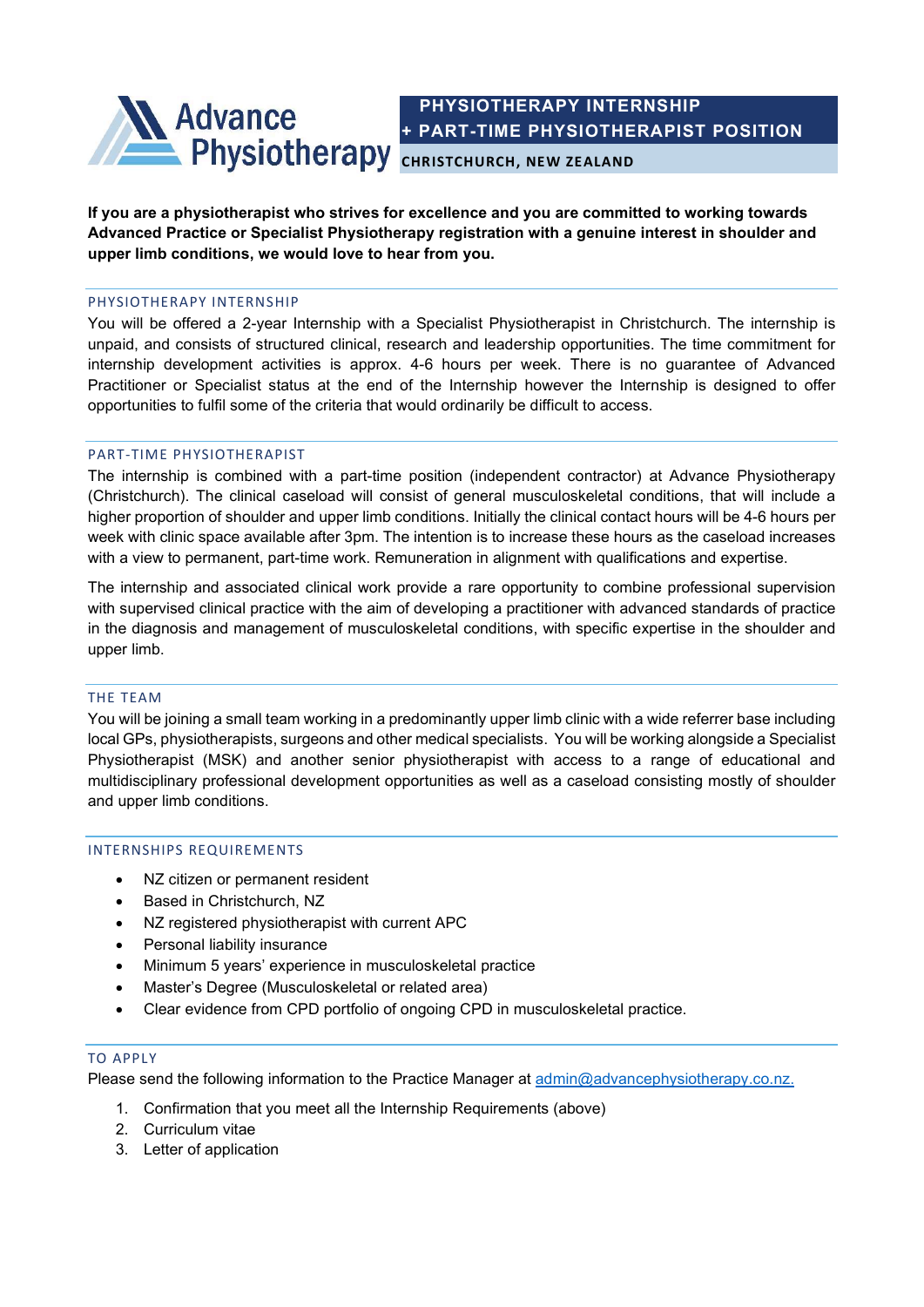

# INTERNSHIP INFORMATION

This is a 2-year, unpaid Internship.

## Intern Responsibilities

The intern will be responsible for identifying priorities for development that most reflect their specific needs in the four main competency areas and developing the Professional Development plan for the 2 year internship. This will be reviewed quarterly with the Specialist Physiotherapist (Dr Angela Cadogan). The intern will be responsible for scheduling, implementation, execution, completion, documentation and log of all activities.

# Time Committment

It is expected the intern will spend 4-6 hours per week on internship activities. These hours are unpaid. The time commitment may vary from week to week. The Internship is structured around five main competency areas:

- 1. Foundation Knowledge
- 2. Clinical Practice
- 3. Research
- 4. Education
- 5. Leadership

## Internship Structure, Activities & Outcomes

The intended outcome for each area is specified in the "Intended Outcomes" column. Activities available in each of these categories include, but are not limited to, the activities listed below. This is not an exhaustive list of activities, and other goals and suitable activities may be identified in addition to those listed below.

| <b>Competencies</b>                                | <b>Activities</b>           | <b>Intended Outcomes</b>                                                                                                                                                                                                                                                                                                     |
|----------------------------------------------------|-----------------------------|------------------------------------------------------------------------------------------------------------------------------------------------------------------------------------------------------------------------------------------------------------------------------------------------------------------------------|
| <b>Professional</b><br><b>Development</b><br>Plan: | Portfolio Development       | Identification & planning of Professional Development<br>activities in the following areas:<br>Clinical<br>$\bullet$<br>Research<br>Leadership<br>٠<br>Calendar of training activities to be developed by Intern.<br>3-monthly Training Plan review.                                                                         |
| <b>Foundation</b><br>Knowledge:                    | <b>Structured Education</b> | 2-4 hours per week structured education including:<br>Musculoskeletal Diagnostics*<br>٠<br><b>Treatment and Rehabilitation</b><br>Surgical Management and outcomes<br>The internship will include access to a range of online<br>learning opportunities including the Shoulder Course and<br>related educational activities. |
|                                                    | Post-graduate Education*    | Study towards Masters Degree or PhD (if applicable)                                                                                                                                                                                                                                                                          |
|                                                    | Continuing Education*       | Relevant Shoulder and Upper Limb Courses<br>$\bullet$<br>Attendance and presentation at shoulder (or related)<br>$\bullet$<br>conferences                                                                                                                                                                                    |
| <b>Clinical:</b>                                   | Clinic Induction*           | Induction to:<br>Administrative and Clinical Policies and Procedures<br>Professional practice standards<br>$\bullet$                                                                                                                                                                                                         |
|                                                    | <b>Clinical Supervision</b> | 1-2 hours per fortnight direct clinic observation/supervision<br>(22 weeks per year).                                                                                                                                                                                                                                        |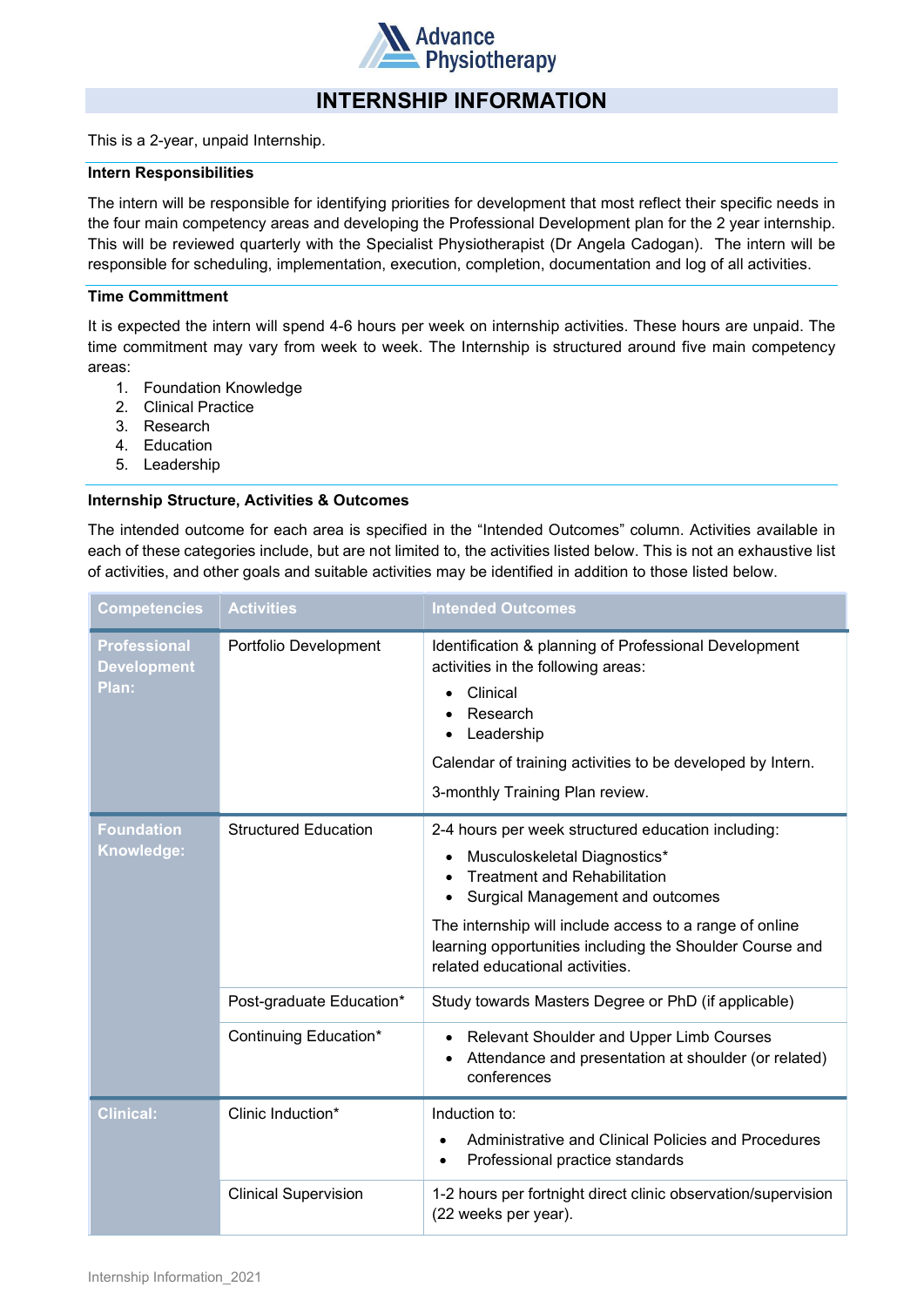

|                   |                                    | Clinical Competencies to be formally assessed:                                                                                 |
|-------------------|------------------------------------|--------------------------------------------------------------------------------------------------------------------------------|
|                   |                                    | Diagnosis<br>$\bullet$                                                                                                         |
|                   |                                    | Management<br>$\bullet$<br>Physiotherapy treatment and rehabilitation<br>$\bullet$                                             |
|                   |                                    | Assessment methods:                                                                                                            |
|                   |                                    | Direct observation/supervision<br>$\bullet$                                                                                    |
|                   |                                    | Case-based discussions<br>$\bullet$                                                                                            |
|                   |                                    | <b>Mini Clinical Exams</b><br>$\bullet$                                                                                        |
|                   | <b>Clinical Notes Audit and</b>    | Bi-annual clinical notes audit<br>$\bullet$                                                                                    |
|                   | Peer Review*                       | Annual formal peer review (in addition to clinical<br>supervision)                                                             |
|                   | Multi-disciplinary<br>Observation* | Observation with multi-disciplinary medical &<br>physiotherapy practitioners including but not limited to:                     |
|                   |                                    | Orthopaedic Specialists (public & private)<br>Clinics<br>$\circ$                                                               |
|                   |                                    | Surgery<br>$\circ$<br>Musculoskeletal Medicine Physicians                                                                      |
|                   |                                    | Radiologists<br>$\bullet$                                                                                                      |
|                   |                                    | <b>Sports Physicians</b><br>$\bullet$<br>Other health professionals as appropriate.<br>$\bullet$                               |
|                   | Specialist and Advanced            | By arrangement (depending on availability) with:                                                                               |
|                   | Physiotherapy Practitioner         | <b>Mark Laslett</b><br>$\bullet$                                                                                               |
|                   | Observation*                       | <b>Tracey Pons</b><br>$\bullet$                                                                                                |
|                   |                                    | Other Specialists or APPs as circumstances permit.                                                                             |
|                   | Clinical Practice <sup>t</sup>     | Independent patient caseload and/or clinical hours<br>provided to gain relevant experience <sup>t</sup>                        |
| <b>Research:</b>  | Research project*                  | Identification of research interest area and opportunities.                                                                    |
|                   |                                    | Research project planning, design, sourcing of funding,<br>implementation, data collection, analysis and<br>dissemination.     |
|                   |                                    | Peer reviewed publication                                                                                                      |
|                   |                                    | Presentation at a shoulder (or related) professional<br>meeting or conference.                                                 |
| <b>Education:</b> | Inservice                          | Inservice education to the clinic team, and to external<br>clinics as appropriate.                                             |
|                   | Teaching                           | Providing education sessions to other physiotherapists and<br>patient/community groups as appropriate.                         |
|                   |                                    | This could include in-person courses, seminars, webinars<br>etc.                                                               |
| Leadership:       | Leadership Opportunity             | Identification of areas where able to influence:                                                                               |
|                   | Identification*                    | advanced physiotherapy practice; OR<br>٠<br>service access or delivery for shoulder and upper limb<br>$\bullet$<br>conditions. |

\* Costs not funded by Internship

†Paid at agreed rate. See "Contract for Services".